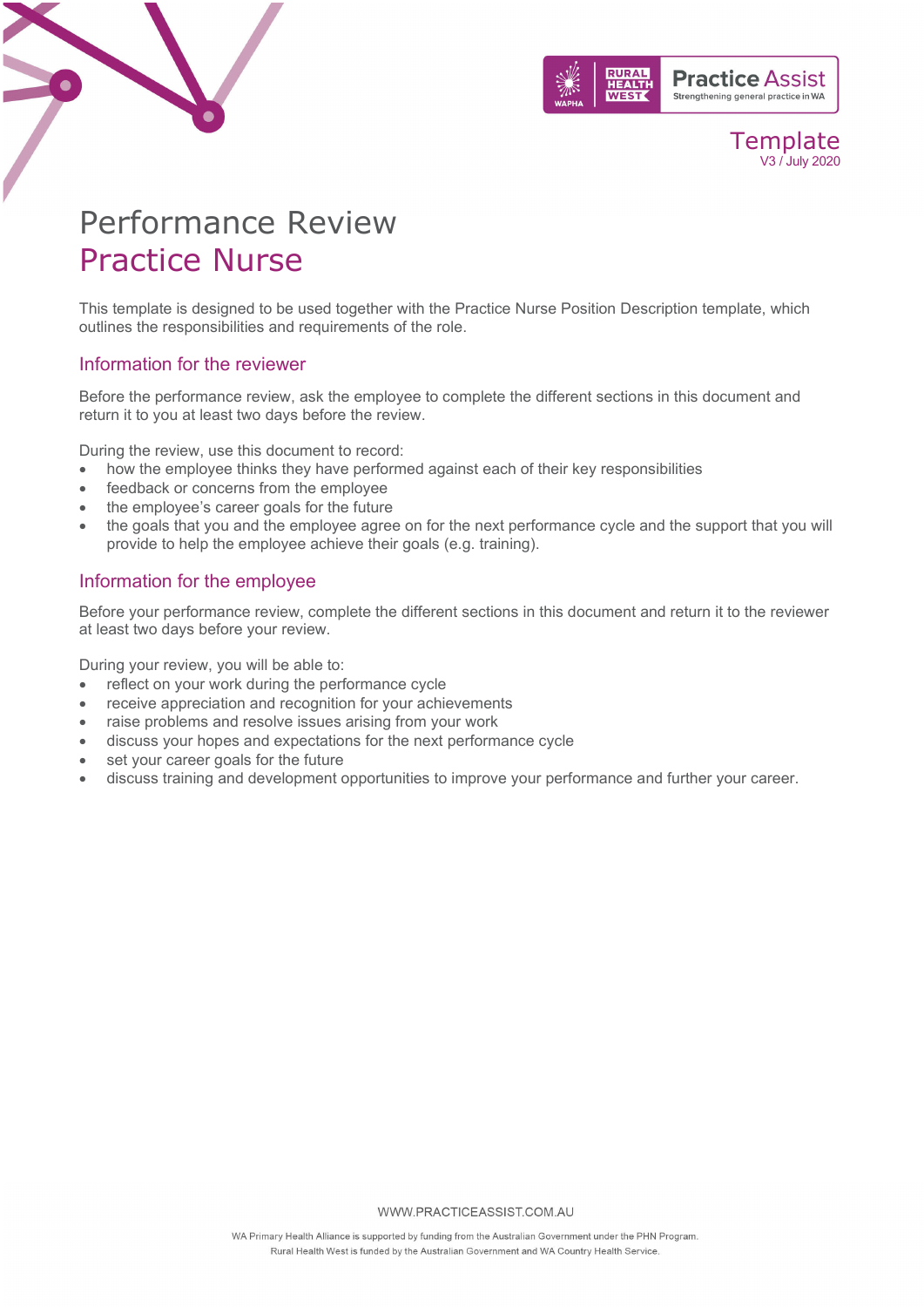



### Template V3 / July 2020

### Practice name: Date: Date: Date: Date: Date: Date: Date: Date: Date: Date: Date: Date: Date: Date: Date: Date: Date: Date: Date: Date: Date: Date: Date: Date: Date: Date: Date: Date: Date: Date: Date: Date: Date: Date: Dat

| <b>Practice Nurse performance review</b>               |  |
|--------------------------------------------------------|--|
| Employee name:                                         |  |
| Position responsible to:                               |  |
| Positions with direct responsibility to this position: |  |
| Date of this review:                                   |  |
| Reviewer name:                                         |  |

|                                                     | Measuring performance against your position description                                                                                  |                                      |                                      |          |  |
|-----------------------------------------------------|------------------------------------------------------------------------------------------------------------------------------------------|--------------------------------------|--------------------------------------|----------|--|
| Practice Nurse position description                 |                                                                                                                                          | Employee<br>rating<br>(out of $10$ ) | Reviewer<br>rating<br>(out of $10$ ) | Comments |  |
|                                                     | Key responsibilities - clinical nurse care                                                                                               |                                      |                                      |          |  |
| $\bullet$                                           | Provide proficient, evidence-based chronic<br>disease management.                                                                        |                                      |                                      |          |  |
| $\bullet$                                           | Conduct preventative screening.                                                                                                          |                                      |                                      |          |  |
| $\bullet$                                           | Demonstrate organisational values including<br>respect, dignity and cultural safety.                                                     |                                      |                                      |          |  |
| $\bullet$                                           | Plan and manage holistic patient care in<br>consultation with medical staff while acting as<br>patient advocate.                         |                                      |                                      |          |  |
| $\bullet$                                           | Liaise with hospitals, community agencies<br>and allied health to coordinate patient care.                                               |                                      |                                      |          |  |
| $\bullet$                                           | Share innovative practice and work as an<br>integrated team.                                                                             |                                      |                                      |          |  |
| Key responsibilities - general practice environment |                                                                                                                                          |                                      |                                      |          |  |
| $\bullet$                                           | Maintain accurate documentation using<br>clinical software including recall/reminder<br>systems, IT and information management.          |                                      |                                      |          |  |
| $\bullet$                                           | Apply knowledge of funding models to deliver<br>optimal care.                                                                            |                                      |                                      |          |  |
| $\bullet$                                           | Implement general practice management<br>plans and team care arrangements in<br>consultation with GPs and the<br>multidisciplinary team. |                                      |                                      |          |  |
| $\bullet$                                           | Demonstrate understanding of workplace<br>health and safety principles.                                                                  |                                      |                                      |          |  |
| $\bullet$                                           | Ensure quality systems are in place and<br>reviewed regularly.                                                                           |                                      |                                      |          |  |
|                                                     | Manage supplies and clinical resources within<br>budget.                                                                                 |                                      |                                      |          |  |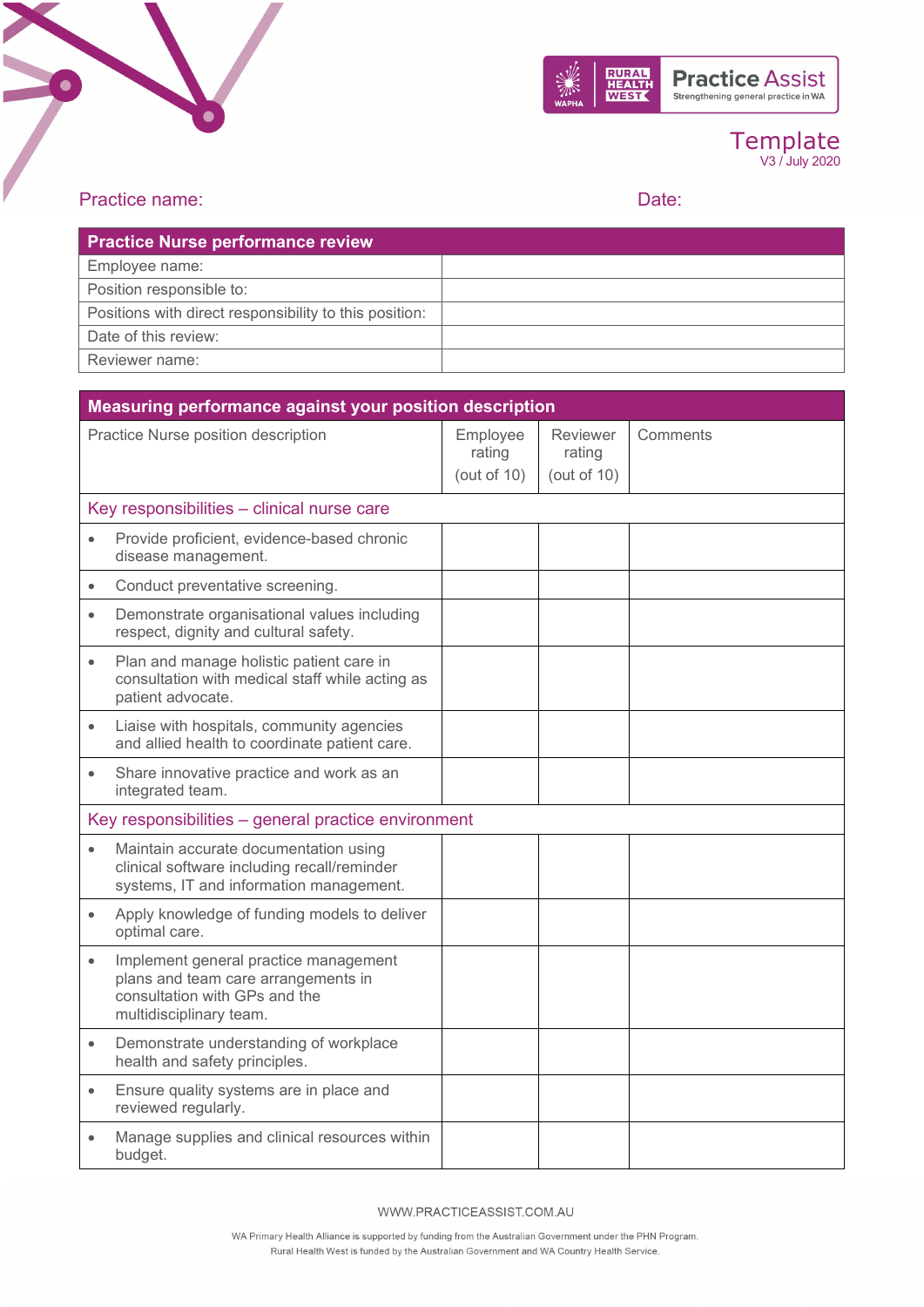

# Template

|           |                                                                                                                                                     |  | V3 / July 2020 |
|-----------|-----------------------------------------------------------------------------------------------------------------------------------------------------|--|----------------|
|           | Ensure clinical governance and safe use of<br>medicines following federal/state legislation.                                                        |  |                |
|           | Key responsibilities – collaborative practice                                                                                                       |  |                |
|           | Work as a collaborative member of the<br>multidisciplinary team, reflecting the values of<br>the organisation.                                      |  |                |
|           | Work as an inclusive member of the clinical<br>team, providing appropriate mentoring and<br>guidance for registrars, medical and nurse<br>students  |  |                |
|           | Demonstrate a high level of team work,<br>support, engagement and communication with<br>the general practice nursing team.                          |  |                |
|           | Work on quality improvement strategies with<br>the practice team to bring efficiencies to<br>practice systems, procedures and clinical<br>outcomes. |  |                |
|           | Key responsibilities - professional practice                                                                                                        |  |                |
|           | Maintain awareness of current legislation to<br>ensure compliance with all statutory and<br>regulatory obligations.                                 |  |                |
|           | Ensure care is evidence-based and delivered<br>using clinical guidelines and practice to<br>underpin competency.                                    |  |                |
| $\bullet$ | Use health literacy principles to lead patient<br>education, community health and outreach<br>programs as well as health promotion<br>initiatives.  |  |                |
| $\bullet$ | Practice within the organisation's policy and<br>nursing standards and codes.                                                                       |  |                |
|           | Undertake continuing professional<br>development.                                                                                                   |  |                |
| $\bullet$ | Review systems and procedures to ensure<br>efficient and accessible care.                                                                           |  |                |
| $\bullet$ | Utilise practice data to identify areas for<br>quality improvement.                                                                                 |  |                |
| $\bullet$ | Provide leadership to the nursing team and<br>other staff.                                                                                          |  |                |
|           | Provide direct and indirect supervision, and<br>mentoring, to ENs within the organisation.                                                          |  |                |
|           |                                                                                                                                                     |  |                |

 $\bullet$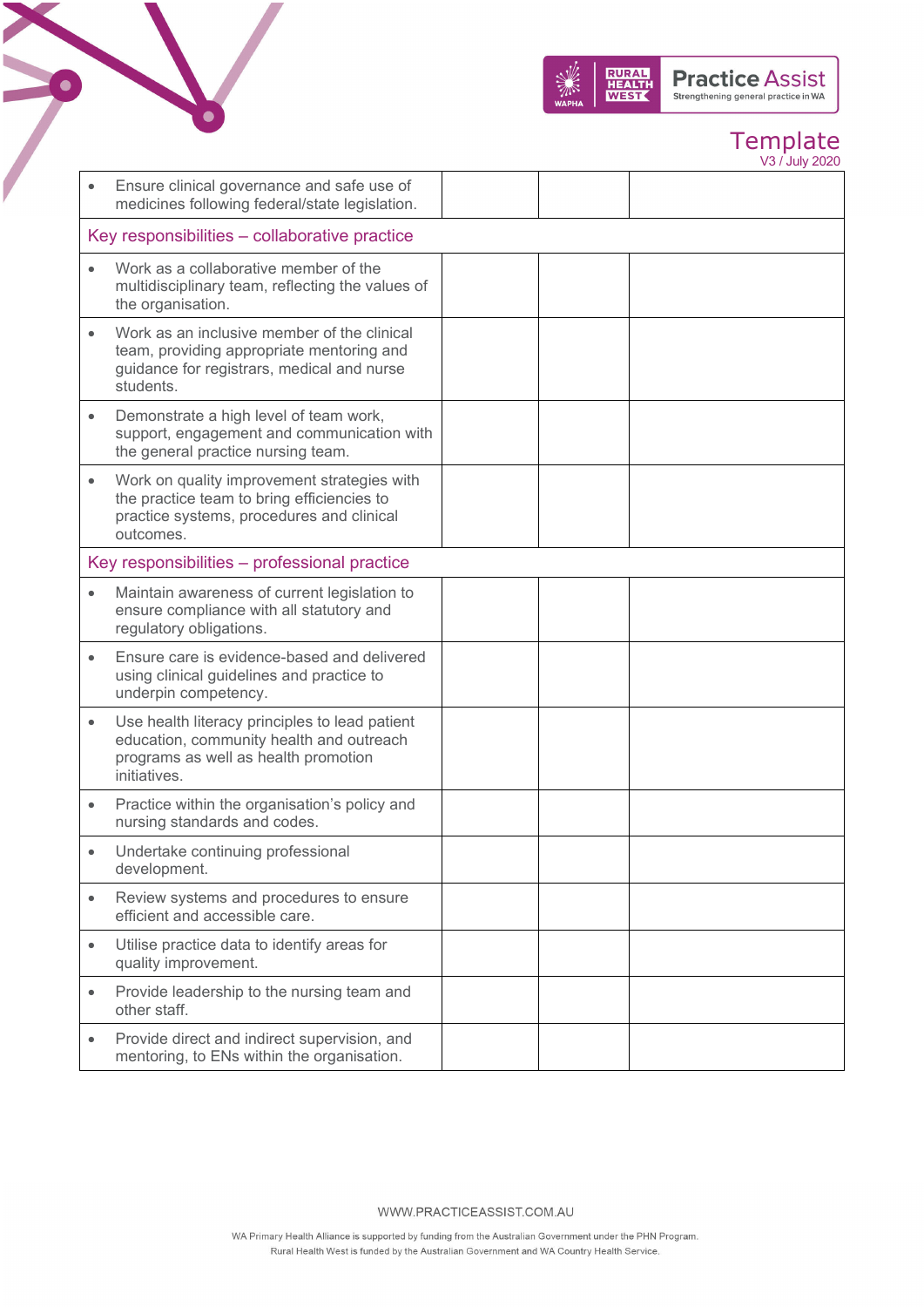

# Template

|                                                                                                                                                |            | V3 / July 2020 |
|------------------------------------------------------------------------------------------------------------------------------------------------|------------|----------------|
| <b>Documentation review</b>                                                                                                                    | <b>Yes</b> | <b>No</b>      |
| Evidence of current registration with the Nursing and Midwifery Board of Australia                                                             |            |                |
| Evidence of current medical indemnity cover or be eligible for such                                                                            |            |                |
| Evidence of training in CPR undertaken within the past three years or as otherwise<br>required by the Nursing and Midwifery Board of Australia |            |                |
| Evidence of a current criminal record screening                                                                                                |            |                |
| Evidence of a current Western Australian Driver's Licence                                                                                      |            |                |
| Evidence of a current Working with Children Check                                                                                              |            |                |

### Overall performance

Your achievements:

What achievements have given you the greatest satisfaction? How could they be built on?

Your challenges: What challenges have you experienced? How could they be overcome?

Your obstacles: Were there any obstacles that prevented you from achieving your goals? How could they be eliminated?

Your job description: Is your job description still current?

Your opportunities for improvement: To improve your overall performance, what could be done by management, yourself or others?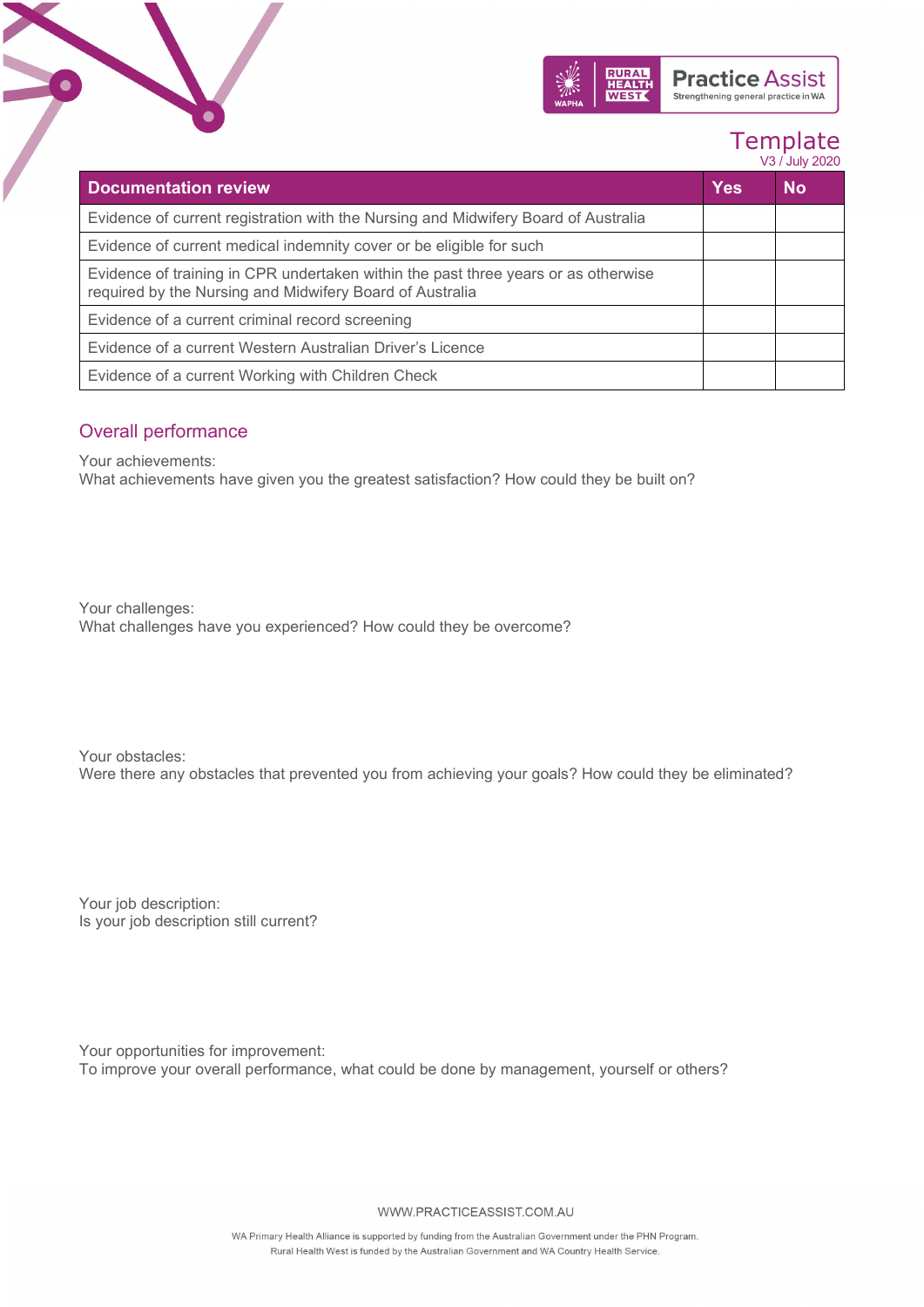



Template V3 / July 2020

Your goals: What are your goals for the next performance cycle?

Your career: How do you see your career developing?

How would you rate your overall performance?

| Not satisfactory | Verage<br>$\sim$ $\sim$ $\sim$ $\sim$ | Verv satisfactory |
|------------------|---------------------------------------|-------------------|

### Professional learning and development plan

| <b>Goal/s</b> | <b>Action required</b> | Date for completion |
|---------------|------------------------|---------------------|
|               |                        |                     |
|               |                        |                     |
|               |                        |                     |
|               |                        |                     |

| Additional training needs | <b>Reason</b> | <b>Comments</b> |
|---------------------------|---------------|-----------------|
|                           |               |                 |
|                           |               |                 |
|                           |               |                 |
|                           |               |                 |

| Skills to be developed (select as preferred)                  | <b>Attendance</b> | <b>Future attendance</b> |
|---------------------------------------------------------------|-------------------|--------------------------|
| Clinical software training                                    |                   |                          |
| Customer service training and dealing with difficult patients |                   |                          |
| Infection control and pandemic                                |                   |                          |
| Sterilisation                                                 |                   |                          |
| CPR course                                                    |                   |                          |
| <b>MBS</b> item numbers                                       |                   |                          |
| Cold chain/vaccine management                                 |                   |                          |